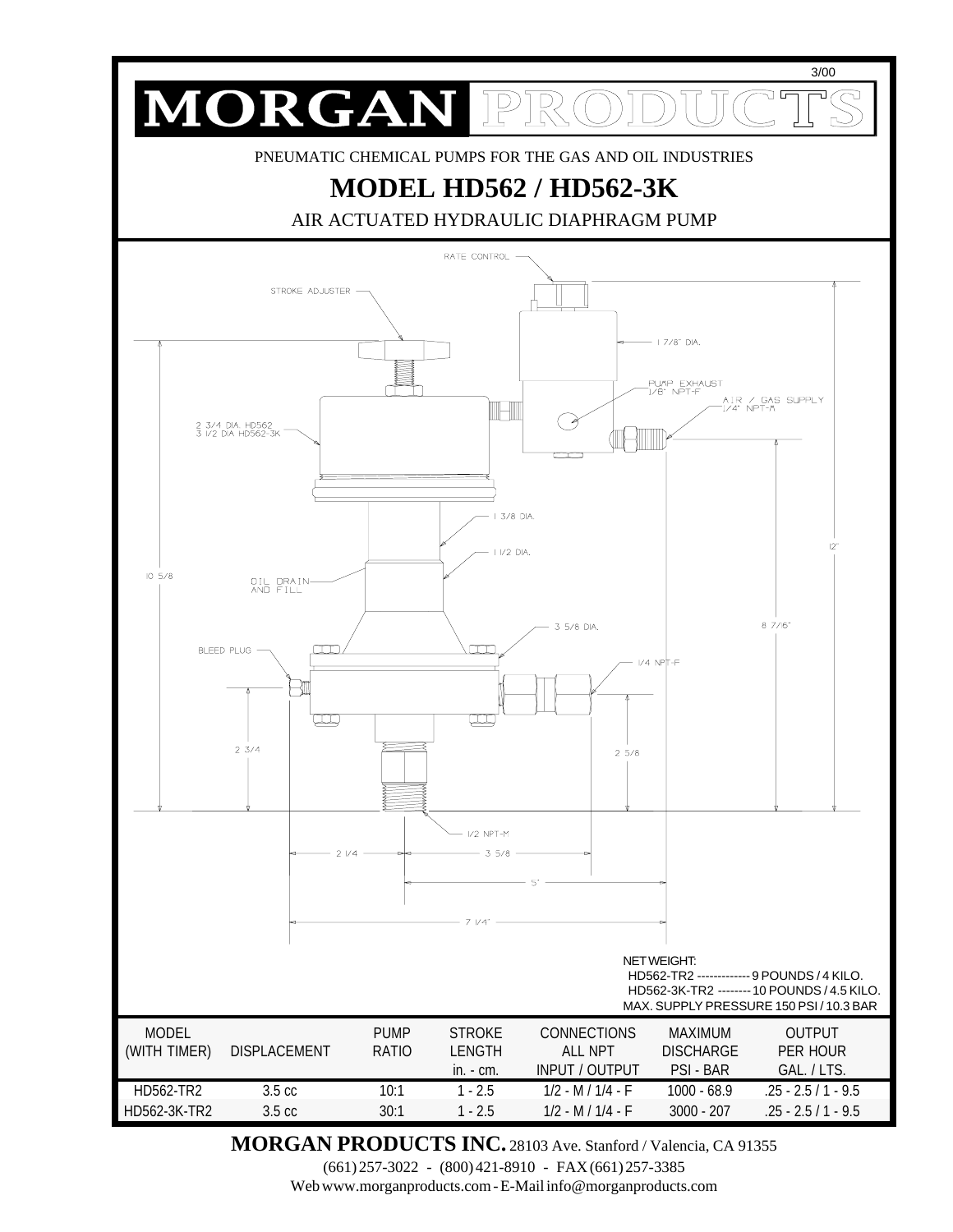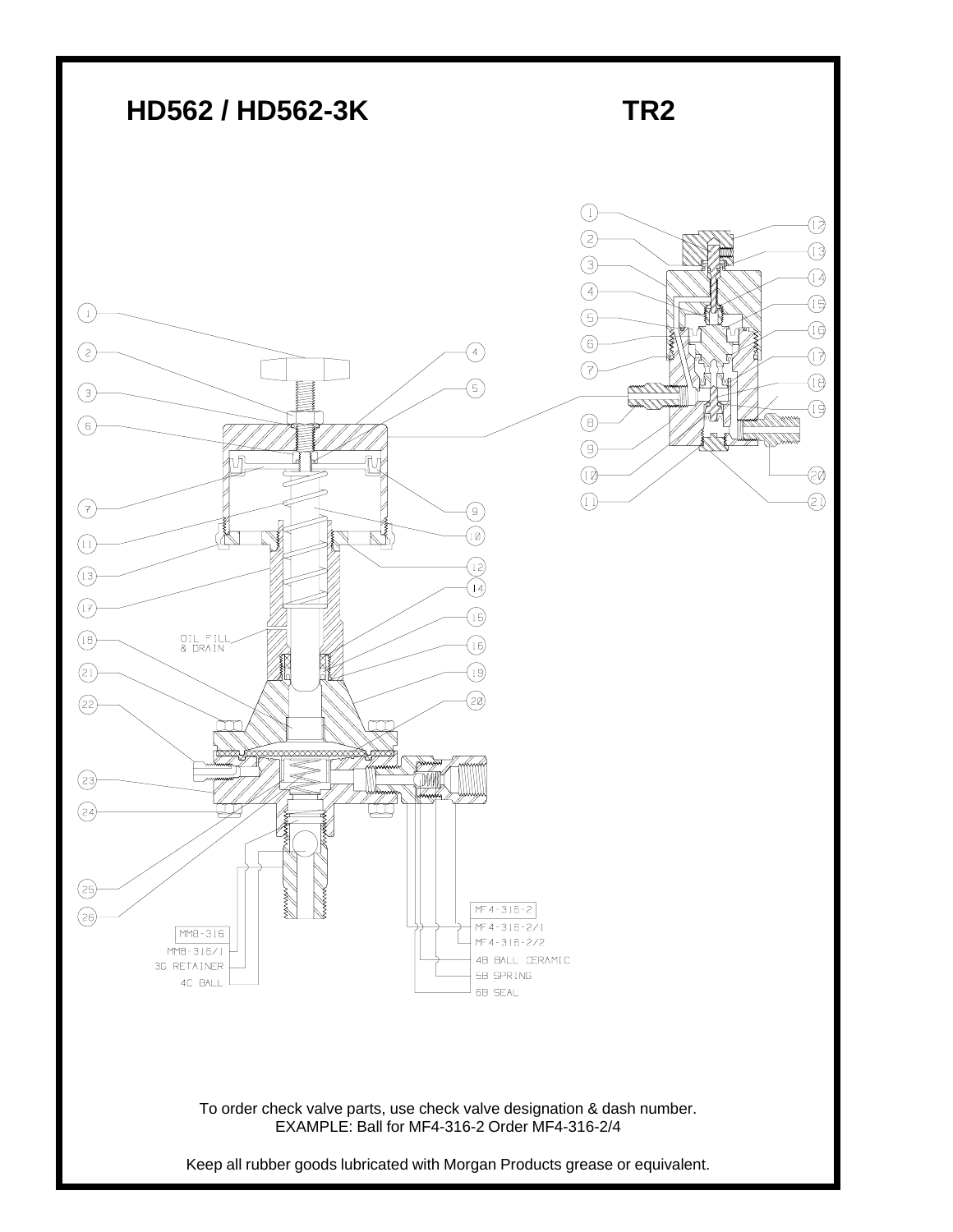#### **MODEL HD562/ HD562-3K PARTS LIST**

|                 | <b>NO NAME</b>           | PART NO.                               | <b>MODEL</b> |
|-----------------|--------------------------|----------------------------------------|--------------|
| 1               | Stroke Adjuster          | HD312-1                                | ALL          |
| $\overline{2}$  | <b>Lock Nut</b>          | $100 - 2$                              | <b>ALL</b>   |
| $\overline{3}$  | <b>O-Ring Seal</b>       | $100-3$<br>$\overline{\ast}$           | <b>ALL</b>   |
| $\overline{4}$  | <b>Air Chambers</b>      | $200 - 4$                              | <b>HD562</b> |
|                 |                          | $300 - 4$                              | HD562-3K     |
| $\overline{5}$  | <b>O-Ring Seal</b>       | $100-11$<br>$\overline{\ast}$          | <b>ALL</b>   |
| $\overline{9}$  | <b>Piston Seals</b>      | $200-9$                                | <b>HD562</b> |
|                 |                          | 300-9                                  | HD562-3K     |
| 10              | Plunger                  | HD562-15                               | <b>ALL</b>   |
| $\overline{11}$ | Return Spring            | HD562-13                               | <b>ALL</b>   |
|                 | 17 Oiler Housings        | HD562-14                               | <b>ALL</b>   |
| $\overline{19}$ | <b>Hydraulic Chamber</b> | HD562-29                               | <b>ALL</b>   |
| $\overline{18}$ | <b>Spring Cup</b>        | HD312-35                               | <b>ALL</b>   |
| $\overline{21}$ | <b>Chamber Bolt</b>      | D40-PVC-10 (8)                         | <b>ALL</b>   |
| $\overline{22}$ | Bleeder                  | $125 - 22$                             | <b>ALL</b>   |
| $\overline{23}$ | <b>Pressure Chamber</b>  | HD562-23                               | <b>ALL</b>   |
| $\overline{25}$ | Spring Cup               | HD562-35                               | <b>ALL</b>   |
| $\overline{24}$ | Locknut                  | $\overline{D40-9}$<br>$\overline{(8)}$ | <b>ALL</b>   |
| $\overline{26}$ | <b>Diaphragm Spring</b>  | HD312-36                               | <b>ALL</b>   |
| $\overline{6}$  | Piston Locknut           | $100 - 7$                              | <b>ALL</b>   |
| $\overline{7}$  | <b>Pistons</b>           | $200 - 8$                              | <b>HD562</b> |
|                 |                          | 300-8                                  | HD562-3K     |
| $\overline{13}$ | <b>Air Chamber Rings</b> | $200 - 5$                              | <b>HD562</b> |
|                 |                          | 300-5                                  | HD562-3K     |
| $\overline{12}$ | Faceplates               | HD562-6                                | <b>HD562</b> |
|                 |                          | HD562-3K-6                             | HD562-3K     |
| $\overline{14}$ | <b>Back Up Ring</b>      | $* +$<br>HD562-19                      | <b>ALL</b>   |
| $\overline{15}$ | <b>Pressure Seal</b>     | $*$ <sub>+</sub><br>HD562-20           | <b>ALL</b>   |
| 16              | <b>O-Ring Seal</b>       | $100 - 21$                             | <b>ALL</b>   |
| $\overline{20}$ | Diaphragm                | HD562-32                               | <b>ALL</b>   |
|                 | 1oz. Grease              | $\overline{\ast}$                      | <b>ALL</b>   |
|                 | 1oz. Oil                 | HD187-24                               | <b>ALL</b>   |

#### **MODEL TR2 PARTS LIST**

| <b>NO</b>       | <b>NAME</b>           | PART NO.                     | <b>MATERIAL</b> |  |
|-----------------|-----------------------|------------------------------|-----------------|--|
| 1               | <b>Metering Valve</b> | TR <sub>2</sub> -3           | 303 SS          |  |
| $\overline{2}$  | Knob Spring           | TR <sub>2</sub> -2           | $302$ SS        |  |
| $\overline{3}$  | <b>Upper Body</b>     | $TR2-5$                      | $303$ SS        |  |
| $\overline{4}$  | <b>Metering Seat</b>  | <b>TR2-6</b>                 | 18-8 SS         |  |
| $\overline{5}$  | O-Ring                | $\star$<br>TR2-13            | <b>BUNA-N</b>   |  |
| $\overline{6}$  | <b>Upper Seal</b>     | TR2-10                       | <b>VITON</b>    |  |
| $\overline{7}$  | O-Ring                | <b>TR2-14</b>                | <b>BUNA-N</b>   |  |
| $\overline{8}$  | 1/8" NPT Nipple       | TR2-22                       | 303S            |  |
| 9               | Lower Body            | <b>TR2-8</b>                 | $303$ SS        |  |
| $\overline{10}$ | <b>Poppet Seal</b>    | $\star$<br>TR2-17            | <b>VITON</b>    |  |
| $\overline{11}$ | <b>Plug Seal</b>      | <b>TR2-18</b>                | <b>BUNA-N</b>   |  |
| $\overline{12}$ | Knob                  | TR <sub>2-1</sub>            | <b>PLASTIC</b>  |  |
| $\overline{13}$ | O-Ring                | $\star$<br><b>TR2-4</b>      | <b>BUNA-N</b>   |  |
| $\overline{14}$ | <b>Teflon Seal</b>    | $\overline{\ast}$<br>$TR2-7$ | <b>TEFLON</b>   |  |
| $\overline{15}$ | Piston                | $TR2-9$                      | <b>NYLON</b>    |  |
| $\overline{16}$ | <b>Middle Seal</b>    | TR2-11                       | <b>VITON</b>    |  |
| $\overline{17}$ | Lower Seal            | TR2-12                       | <b>VITON</b>    |  |
| $\overline{18}$ | Poppet                | TR2-15                       | <b>PVC</b>      |  |
| $\overline{19}$ | Poppet O-Ring         | <b>TR2-16</b>                | <b>VITON</b>    |  |
| $\overline{20}$ | 1/8 x 1//4 NPT Nipple | <b>TR2-21</b>                | 303 SS          |  |
| $\overline{21}$ | Plug                  | TR2-19                       | 303 SS          |  |
|                 | 1oz. Grease           | $\overline{\ast}$            |                 |  |

\* = Included in Repair Kit

### **MATERIAL SPECIFICATIONS**

| <b>NAME</b>                | <b>STANDARD</b>              | <b>OPTION</b> |
|----------------------------|------------------------------|---------------|
| <b>Piston Seals</b>        | Buna - N                     | Viton         |
| Plunger                    | 17-4 SS                      |               |
| <b>Return Spring</b>       | <b>Teflon Coated Inconel</b> |               |
| Back Up Ring               | <b>PVC</b>                   |               |
| Pressure Seal              | Graphite Filled Teflon       |               |
| Diaphragm                  | Teflon Faced Buna-N          |               |
| <b>Chamber Bolt</b>        | 18-8 SS                      |               |
| Bleeder                    | 316 SS                       |               |
| Pressure Chamber           | 316 SS                       |               |
| Spring Cup                 | 316 SS                       |               |
| Diaphragm Spring           | Inconel                      |               |
| <b>Check Valve Bodies</b>  | 316 SS                       |               |
| <b>Check Valve Seals</b>   | Teflon                       |               |
| <b>Check Valve Balls</b>   | Ceramic                      |               |
| <b>Check Valve Springs</b> | Inconel                      |               |
| All Other Parts            | 303 or 304 SS                |               |

### \* = Included in Repair Kit

+ = Included in Seal Set

## **REPAIR KITS AND SEAL SET**

| PART NO.    | <b>DESCRIPTION</b> | MODEL    |
|-------------|--------------------|----------|
| HD562-50    | <b>REPAIR KIT</b>  | HD562    |
| HD562-3K-50 | REPAIR KIT         | HD562-3K |
| HD562-48    | <b>SFAL SFT</b>    | AI I     |
| TR2-50      | REPAIR KIT         | TR?      |